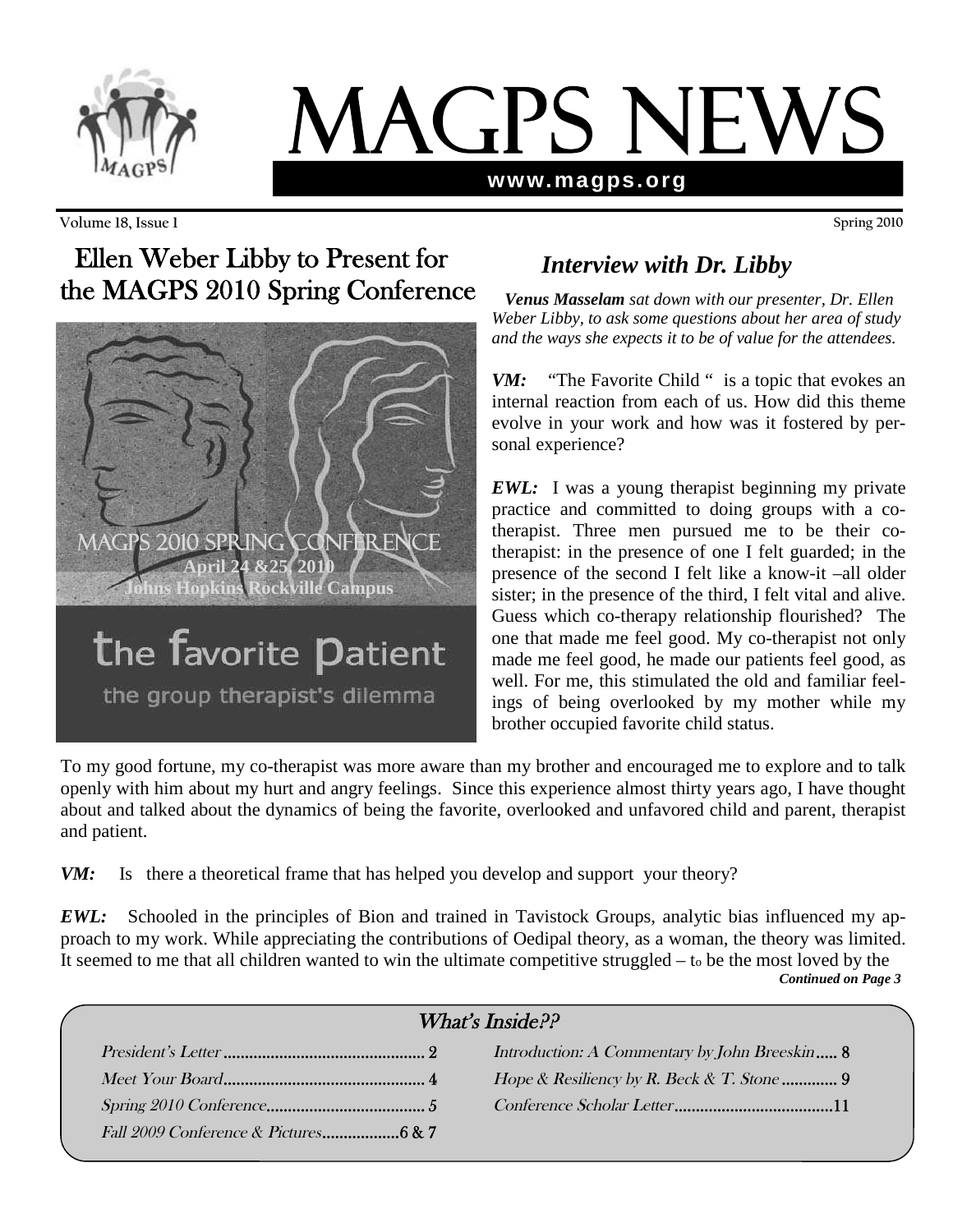#### **MAGPS Board**

**President** Reginald Nettles *410-290-7999*

**President-Elect** Farooq Mohyuddin *703-625-8444*

> **Treasurer** John D. Rhead *410-997-5060*

**Secretary** Lisa Zimmerman *202-413-0686*

**Membership** Deborah Sinek *434-249-0706*

#### **Members-at-Large**

Margo London *301-229-1912*

Eleanor Hoskins *804-354-1996*

Rose McIntyre *703-281-2657*

Lorraine Wodiska *301-907-9070*

**Past President**

Lenore Pomerance *202-333-2434*

> **Newsletter** Ron Kimball *202-452-6257*

**Student/New Professional Representatives**

Matt Flemming *703-304-7082*

Bridgett Neamo *202-806-6438*



With the start of a new year and a new decade, we are reminded of nature's fury and the devastating impact it can have. The historic 200 year earthquake in Haiti on January 12 brought this home to all of us. Awareness of the historical and cultural context within which this tragedy occurred, and the secondary trauma experienced by helping professionals

who had already been there, reverberated powerfully during our first board meeting of the year. The MAGPS Board went into immediate action and formed an ad hoc committee, headed by Past President Lenore Pomerance, to explore ways that MAGPS might provide assistance. Pro bono treatment, training, and educational talks are under consideration in collaboration with members of the Haitian-American community in the Washington, D.C. area.

Several members of MAGPS plan to attend the AGPA Annual Conference and Institutes in San Diego in February. This year, all MAGPS members in attendance are invited to a special dinner, coordinated by Member-at-Large, Lorraine Wodiska.

MAGPS is continuing its tradition of two conferences each year. This spring, we will have guest presenter Ellen Weber Libby, PhD, who will lead the two day conference in exploring "The Favorite Patient: The Group Therapist's Dilemma", Saturday and Sunday, April 24-25, in Rockville, Md. The Spring conference is chaired by Margo London, who is in her third consecutive year as spring conference chair. For the first time our fall conference will be chaired by an ex-officio board member/conference chair, Henry Morris, in Richmond, Va. The theme and guest speaker for the fall conference is normally announced at the spring conference.

The pros and cons of establishing special interest groups within MAGPS have been discussed, spear-headed by members who proposed an LGBT SIG. The possibilities remain open, not only for an LGBT SIG, but for other groups as well.

Our annual membership drive is under way, thanks to the able leadership of Membership Chair, Deb Sinek. If you have not already done so, now is the time to join or renew. In addition to the formal benefits of membership, you will have opportunities to be immersed in this vibrant community of group psychotherapists, reflected in the newsletter. Come join us!

**Reginald Nettles, President** MAGPS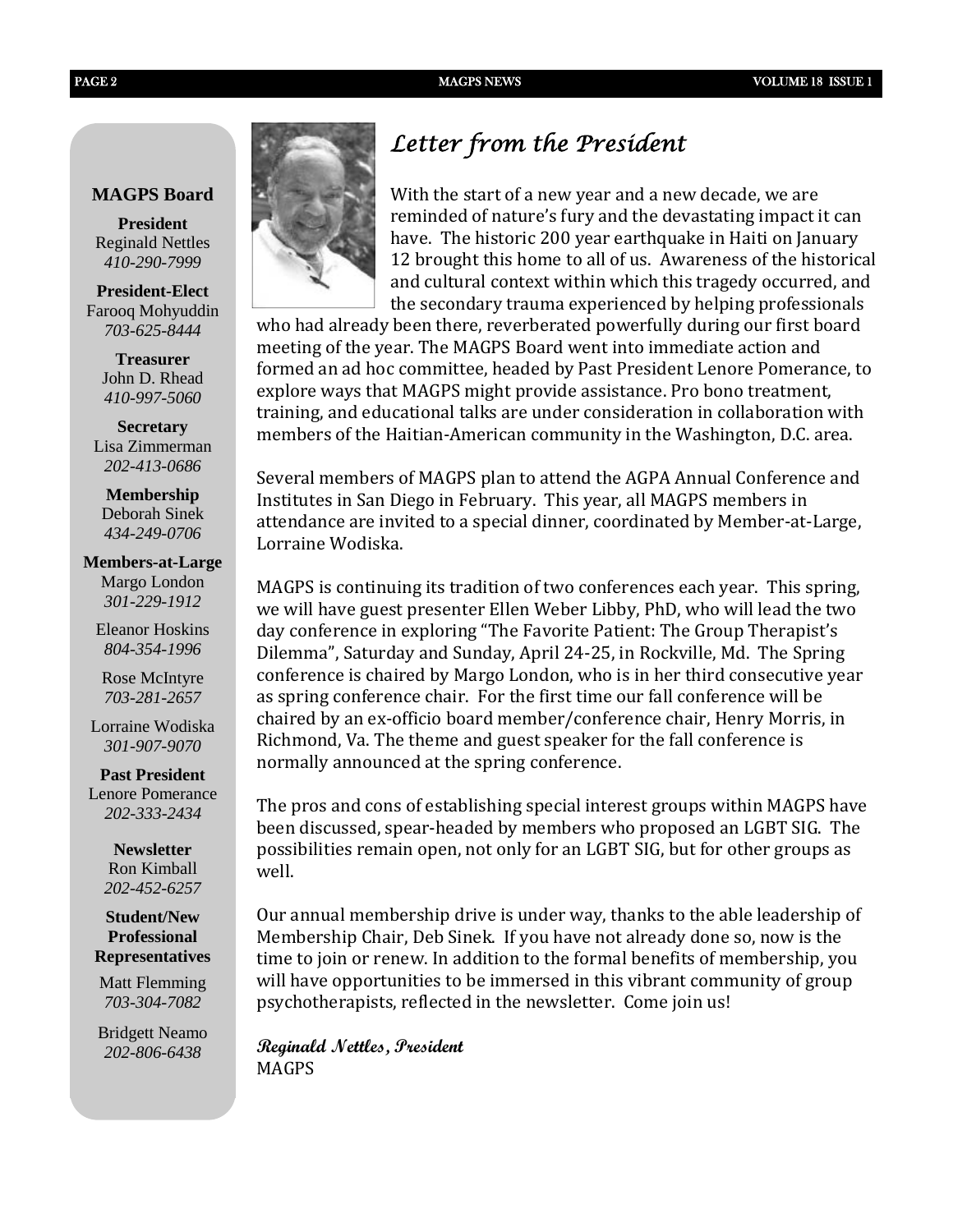#### *Interview with Dr. Libby (Continued)*

the parent most important to them. With this victory, children reveled in the power coming from having replaced one parent in the heart of the other. From this starting point, the Favorite Child Complex evolved.

*VM:* Are there recognizable patterns of behavior present in the family dynamics for the Favorite Child and other family member?

*EWL:* Children who are affirming to parents, who make their parents feel good about themselves, are favored. This relationship, of course, is self-perpetuating. It takes a second adult, either a partner or trusted friend, to monitor the dance of favoritism so that the favorite child does not grow up with compromised scruples. When favorite children are chosen because they fill a void in their parents' lives, it is less likely that parents will be receptive to the observing eye of another adult; and that the favorite child will mature more vulnerable to moral corruption.

Bill Clinton and Barack Obama both grew up filling voids for their mothers that were created by the absence of their fathers, one dead and the other living in Africa. Neither woman established a healthy, lasting relationship with a second man. Clinton's mother lived with unresolved hostility towards her mother, whom she perceived as the dominating parent, and worked to create distance between her son and her mother. In contrast, Obama's mother depended on her parents to support her efforts as a single parent, and Obama grew-up positively influenced by his grandparents. Without a second adult to counter Clinton's mother's emotional indulgence of him, Bill grew up feeling entitled and believing that rules did not apply to him. Conversely, with other adults countering Barack's mother indulgence of him, Barack seemed to grow up with greater integrity.

In some families, being the overlooked child has benefits. For example, favorite children of alcoholic parents grow up vulnerable to complicated and profound emotional scars. As youngsters, overlooked children may crave the perks of their favored siblings but as adults are more likely to appreciate the safety they gleaned from being more distant.

The enactment of the Favorite Child Complex reflects variables unique to each family and to each member of the family. In some families, like that of Franklin Delano Roosevelt, the complex reflects his mother Sara's unfinished business with her father: longing for his approval, Sara gave her son her family name "Delano," and committed her life to bringing up a son who would reflect well on her. In other families, like that of Tiger Woods, having a son who excelled at golf apparently was important to his father, Earl, who had been rejected for membership at a golf club. When Tiger was nine months old, an age when most children are not yet walking, Earl described Tiger as having a natural swing when playing with sticks broken in resemble golf clubs.

*VM:* Describe the complications that might arise for "The Favorite Patient," other group members and the therapist in the group process.

*EWL:* As patients compete for the status of being the favorite, they reenact a family struggle seldom identified or addressed. Patients, driven by desires to be "the good patient" – in the wish to be favored by the therapist – resist taking on the unattractive work of " the bad patient." As therapists seeking affirmation, we are vulnerable to colluding with this dance of favoritism. *Continued on Page 4*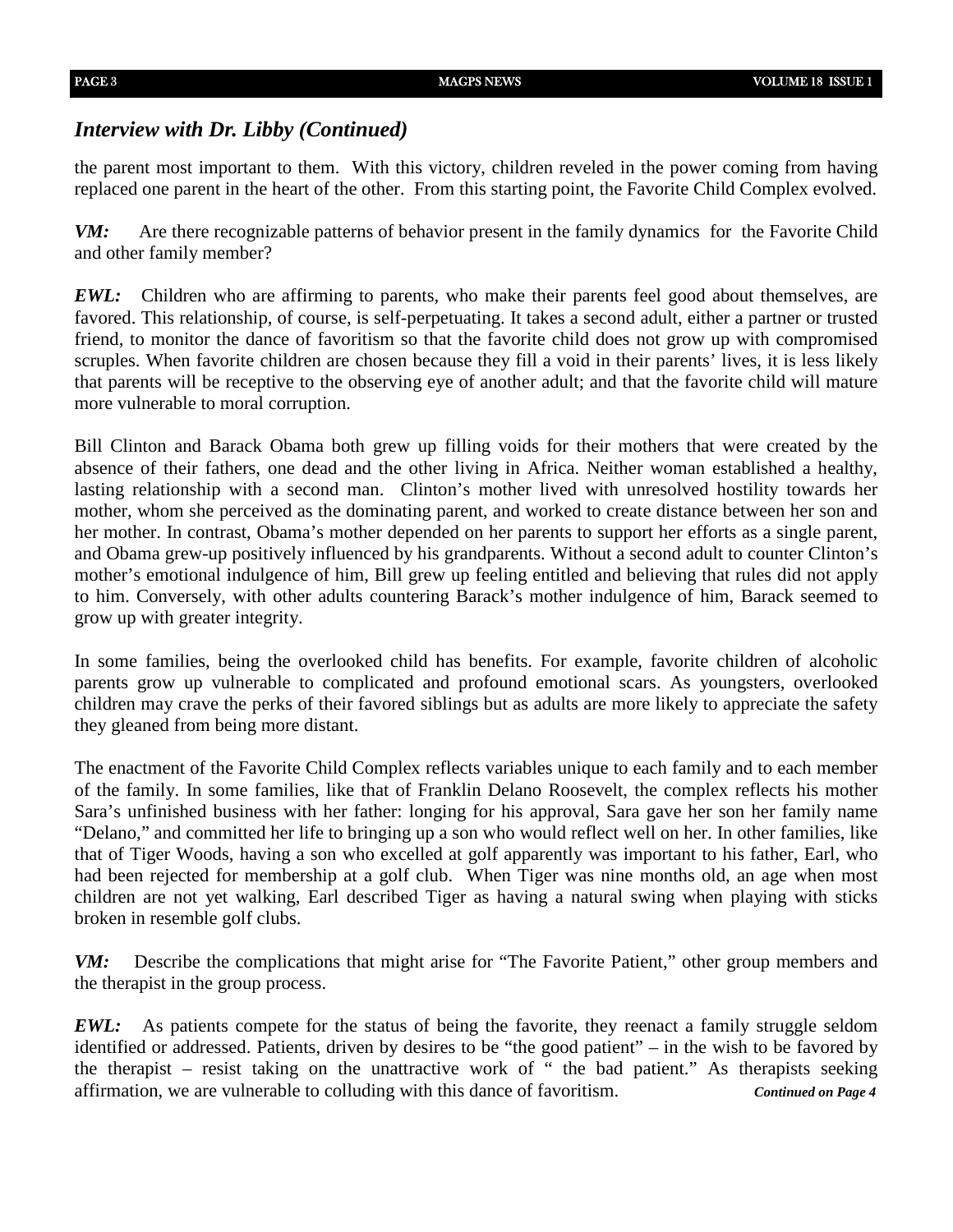### *Interview with Dr. Libby (Conclusion)*

And what about therapists' desires to be favored, to be considered by patients as "the best"? How does this desire impair our work, our willingness to say things that patients don't want to hear; to set limits and enforce difficult boundaries? Does our wish for clients to go back to the referring source with rave reviews about us influence our work?

*VM:* What would you hope attendees would take away from this conference?

*EWL:* At the end of the weekend, participants will embrace the truth that it is normal to have favorite patients and to want to be the favorite therapist. No two patients are identical, and no two therapists are identical. No two people evoke in us identical feelings. It is normal to prefer those patients who gratify us – who make us feel competent and loved. With this awareness also comes the responsibility of not colluding with those patients who affirm us. Workshop participants will glean these skills.  $\bullet$ 

# **Young adult therapy group**

**Group therapy for young adults with Social Anxiety and other behavioral and emotional issues related to this phase of life**

> When: every Wednesday at 4:45 pm Where: Downtown Bethesda Contact: Dr. Nicholas Kirsch

*301-907-8934*

*nicholas.kirsch@verizon.net*

### **Meet Your Board**

**This edition we would like to introduce new MAGPS Board Member** *Eleanor Hoskins***, one of the new at-large members of the Board of Directors.**

I was first exposed to group work in the hospital setting after receiving my BA in Psychology in 1993, and I quickly became fascinated with the reciprocal relationship between individuals and the larger treatment milieu. I left mental health for a period, spending almost a decade in corporate human resources and executive team building, where I continued to learn about the relationship between individuals and groups and the effect of these groups on the larger society. Eventually, I returned to counseling and earned my MSW from Virginia Commonwealth University in 2006. Currently, I am an LCSW, and I have had the opportunity to return to work in an inpatient therapeutic milieu. While serving on the Board of Directors for MAGPS, I would like to help with recruiting new members and introducing practitioners to the significance of "the group" in all of our lives.  $\bullet$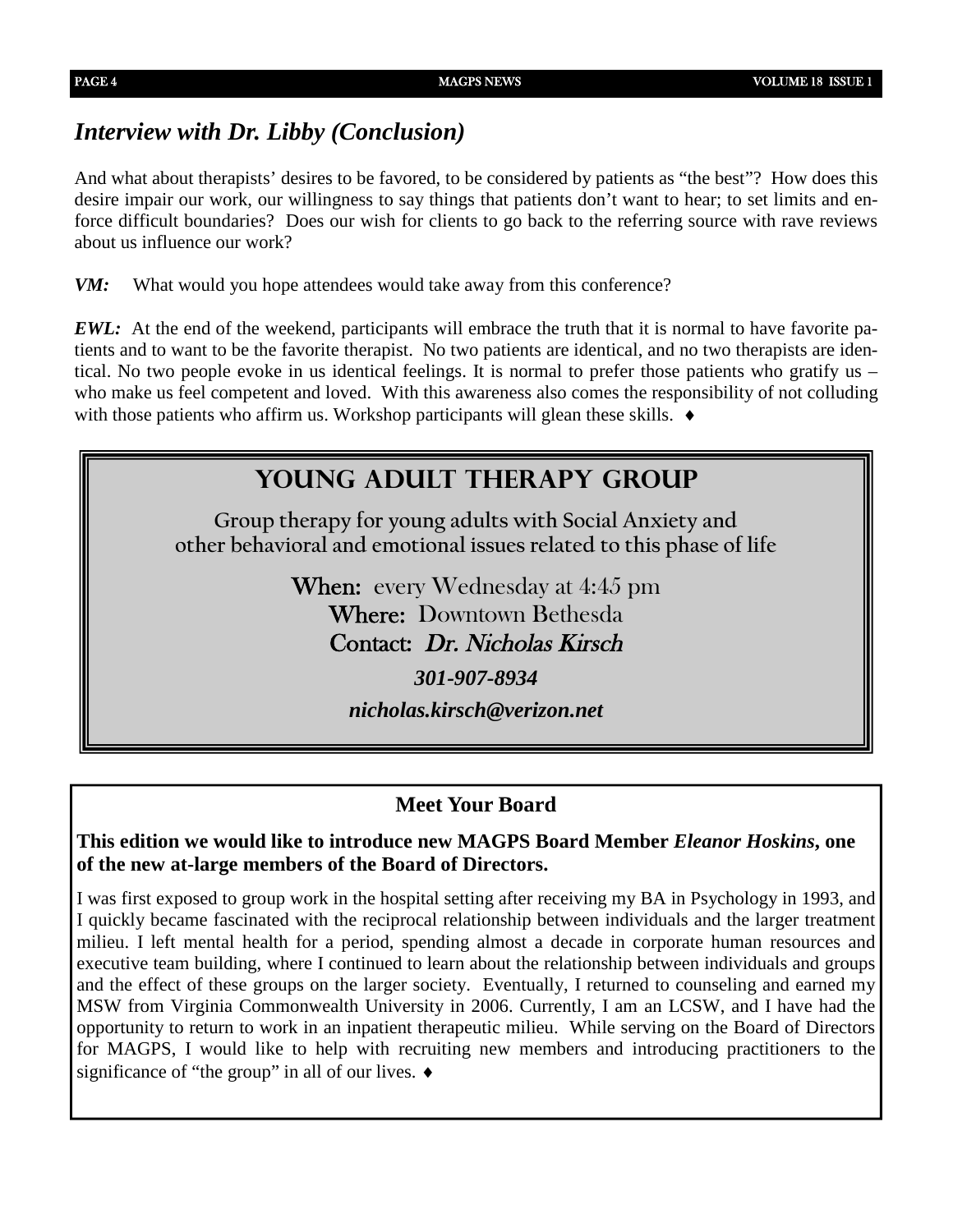### **MAGPS SPRING 2010 CONFERENCE** *Margo London, Conference Chair*

MAGPS is very pleased that Ellen Weber Libby, Ph.D., CGP, will be the guest presenter for our Spring 2010 Conference, "The Favorite Patient: The Group Therapist's Dilemma." We will be meeting at the Johns Hopkins University campus, Rockville/Shady Grove, MD, on Saturday and Sunday, April 24 and 25.

Ellen Weber Libby is a highly regarded group psychotherapist, and an engaging and thoughtful presenter. With over 35 years of experience, Dr. Libby has devoted her professional life to fostering the psychological well being of individuals, couples, and families. She maintains a private practice in Washington, D.C., where she has spent over 60,000 hours with patients, applying her expertise in family dynamics. Dr. Libby also supervises therapists and leads professional workshops. She is a longtime member of American Group Psychotherapy Association (AGPA) and American Academy of Psychotherapists (AAP).

Her groundbreaking book, *The Favorite Child,* published in early 2010, has come out of Dr. Libby's writing and clinical practice, and reflects her belief that family dynamics -- where we all play a role as parents or children or both -- impact the daily lives of all of us. *(See Interview with Dr. Libby beginning on Page 1 of this Newsletter.)* The roles that we play in our family greatly determine how we interact with others on both personal and business levels, and understanding those dynamics is essential for our professional development.

For our conference, Dr. Libby will present on two aspects of the theme of favoritism. The first aspect explores the dynamics of favoritism in families and her notion that at each person's core are feelings related to being chosen, not chosen, or overlooked. The second aspect explores how the dynamics of favoritism influence our work as group therapists. Topics to be considered are: How does having grown up as the favorite, overlooked, or unfavored child affect our work? What are our vulnerabilities to favoring one patient over another? What is the impact of our competitive desires -- to be the favorite therapist? No two patients are identical, and no two patients evoke in us identical feelings. Do we prefer the patient who gratifies us -- who makes us feel valued, smart, competent, and loved? What are our countertransferences? Together, we will examine how favoritism unfolds in our work and will explore how we are vulnerable to the collaborative dance of favoritism.

Our conference structure will include our traditional large and small group formats for the weekend, as well as a demonstration group. Among our small group leaders for this conference are Gloria Myers Beller, Joshua Cordonnier, Nancy Hafkin, Sarah Hedlund, Hallie Lovett, Ray Lovett, Grace Riddell, Sally Brandel, Jay Casey, and Jonathan Stillerman. Our visiting small group leader is David Hawkins, from the Carolinas Group Psychotherapy Society. He is a long time colleague of Ellen Libby's.

We are pleased to be meeting again at the convenient Montgomery County campus of Johns Hopkins University.

This will be a stimulating and enriching conference, and we hope you will join us!  $\bullet$ 

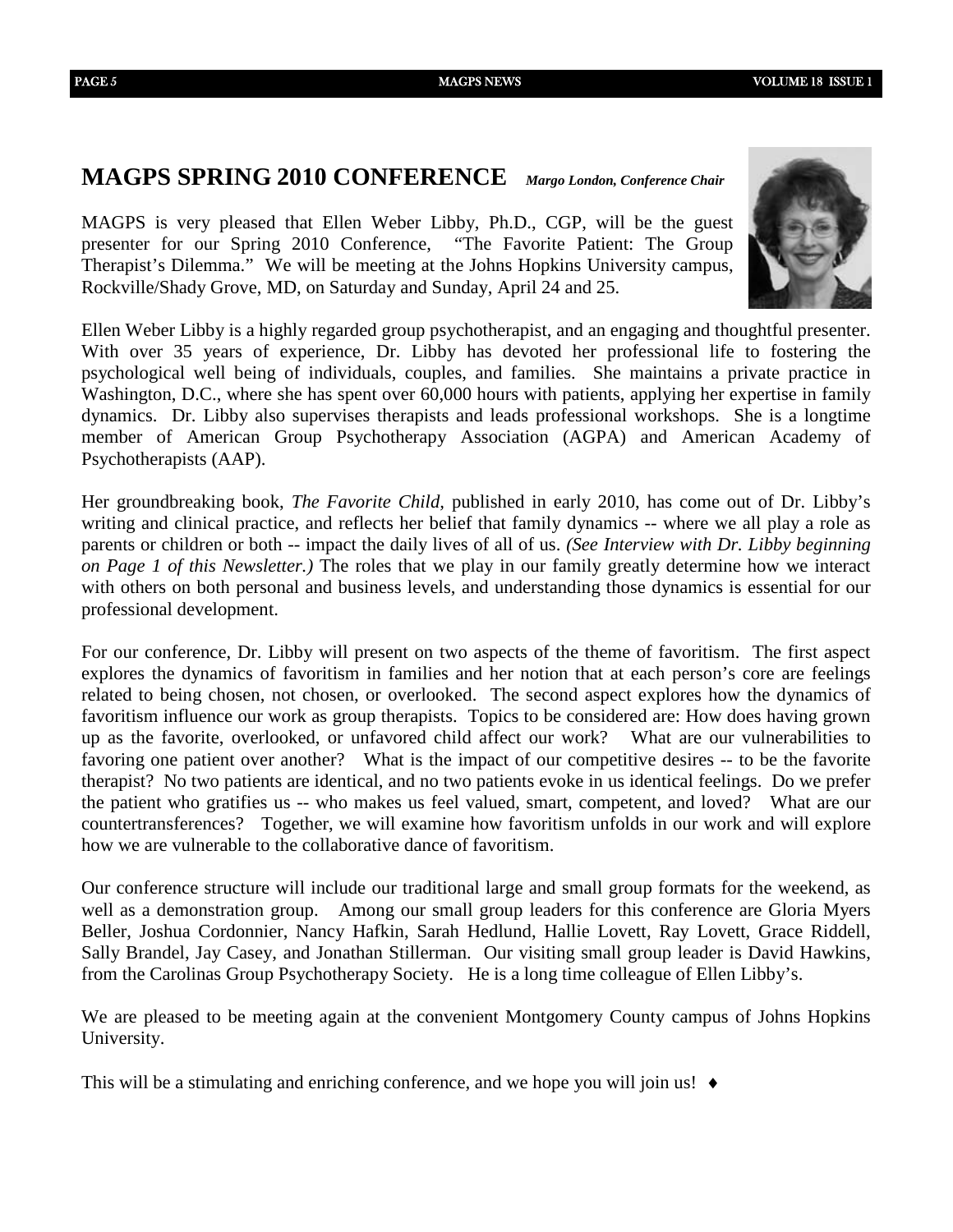#### **FALL 2009 CONFERENCE** *George Saiger*

I write this report as plans for the spring conference are ramping up and those for the 2010 fall conference have already begun. The future is our rightful focus, but a look back is always worthwhile.

Michael Hegener ,M.A., L.P.C., CGP, from Austin TX was our guest presentor on the topic of "Sharing Emotional Wealth." Those who expected a business course on how to maximize profits must have been disappointed, as those who expected to avoid the topic of money altogether must also have been. Everyone else learned a good deal about the meanings of the business transactions and how these influence our dealings with our therapy clients. The discussions were provocative and rewarding.

We had 83 attendees in the end, a terrific number for a fall conference held far away (in Shepherdstown, West Virginia) and requiring renting hotel beds in a season of economic discontent. Four were nonmembers; three were first time attendees; four were new professionals; 20 students and retirees. We took in \$15,283, with costs of \$12,747. Thus there was a net increase in the society's funds of \$2506. Not too shabby.

We had a great bunch of small group leaders, both veterans and fresh faces: Thanks to Rosemary Segalla, Steve Van Wagoner, Carolyn Angelo, Rob Williams, Tom Large, Paul Timin, Henry Morris, PhD, and Nina Brown. Our visiting small group leader was Alexis Abernethy , Ph.D. from Pasadena , CA who brought to MAGPS her expertise in cross cultural therapy and spirituality.

This conference saw the launching of three separate iniatives, all of which I hope continue into the future:

(1) Providing CEU's for physicians. This should motivate more psychiatrists to attend our meetings. Such interdisciplinary enrichment is a good thing. (2) Use of member-created artwork for our brochure. This year's artist was Rose McIntyre. I have a copy

Photos courtesy of **Paul Timin.** Many more are available on the website at: **www.magps.org**





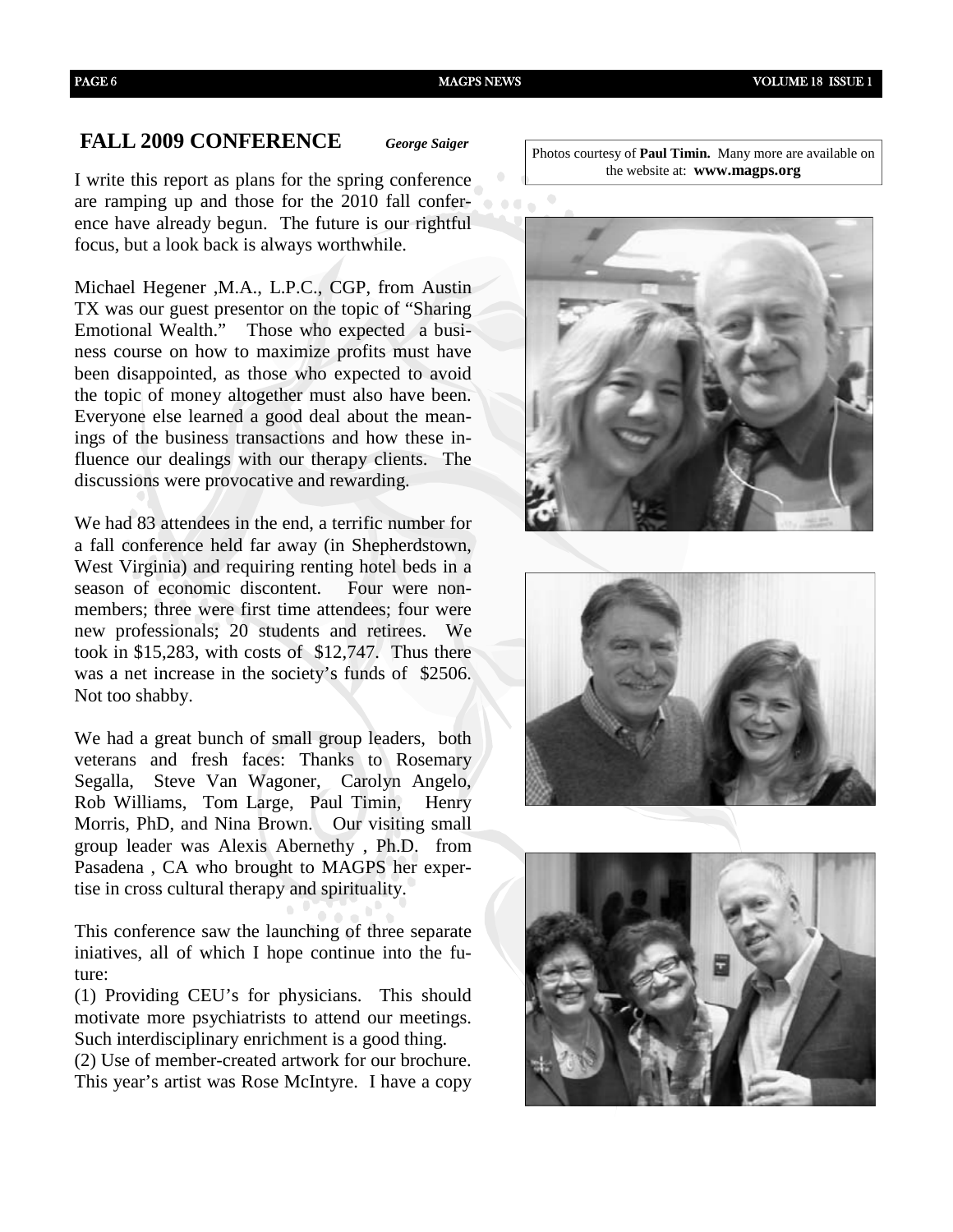







of her work hanging in my office now. I hope this approach continues and that more members try their hand at creating something.

(3) The organization of a special interest group for gay, lesbian, transgendered and bisexual therapists and their allies. One could imagine other such SIG's developing, too. This might in time make us into a truly diverse organization.

All of the above was due to the hard work and cooperation of the planning committee. I recommend the experience of facilitating such a group for all group therapists as a lesson in task group dynamics. It was a pleasure for me to work with these folks. My thanks-- and MAGP's -- are due to Margo London, Venus Masselem, Rose McIntyre, Farooq Mohyuddain, Beth Campbell, and Eleanor Hoskins. Thanks too to Deb Sinek who coordinated registration, Rob Williams who got us on the website, Ron Kimball who publicized the meeting through the newsletter, Lenore Pomerance who coordinated scholarships, Matt Flemming and Bridgette Nemo who saw to it that we welcomed newcomers. A special thanks to our president, Reggie Nettles, who was always available to provide much needed guidance and hand-holding.

See you all at the Spring Meeting. ♦

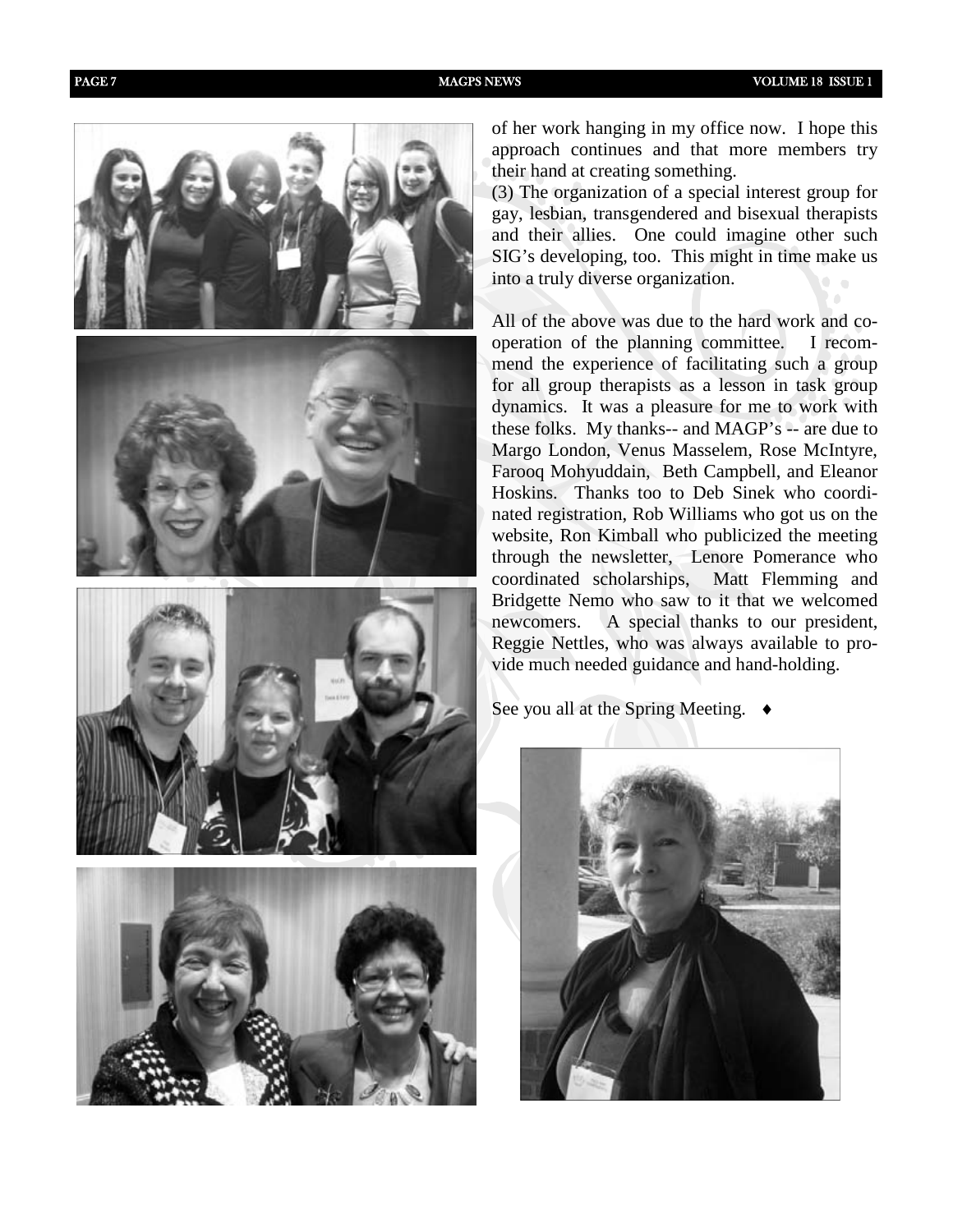#### **The Introduction: A Commentary** *by John Breeskin*

The act of saying" hello" to the stranger is an act of profound spiritual significance. The two people involved together invite each other into their respective phenomenological space and the two of them create a mutual reality with infinite possibilities.

To extend a pseudopod (shaking hands, or even just exchanging glances) is the work of the Great Spirit. The questions immediately become:

What is to be the nature of this relationship?

How will I be exalted, or, mayhap, even be cast down by this other?

Will we pass each other by?

- Will we become acquaintances, friends, bosom companions, lovers, frenimies, enemies or any number of an infinite set of possibilities?
- What needs of mine will this relationship provide?

What are the needs of the other?

Who does the person really represents to me? Whom do I represent to the other person?

What is the source and meaning of my anxiety as a result of making myself vulnerable to the unknown other?

For many women, for example, the first encounter becomes an initial moment, leading directly to the 50th wedding anniversary. For many men, however, the first meeting is segmented without any future context or without any awareness on their part as to the dynamics that I am writing about.

It may literally take a lifetime to even approach any answer to these questions, and, while we live in terms of the answers, for many of us, unfortunately, the tentative answers are never even spoken but remain mute.

At this point in my professional career, I have a standard manner of saying" hello" to new clients. My approach has been modified substantially

through the years, and I am very comfortable with my current rap. Each therapist will, of course, develop a unique and comfortable style. Since I have locked in my approach, I do not have to focus a great deal of attention upon it as, I hope, it rolls smoothly out of my mouth. As a result, I can focus more of my attention on clearly listening to the client. In addition, if I am closely following my model, I will not have to submit myself to the uncomfortable query: "Sparky how could you have been so dumb as to not ask that question?"

The following statements, in the order asked, illustrate how I begin a new session:

1-" Hello, what brings you to my office today and how can I be of help to you?" This initial question has embedded in it, two very important messages. The first part refers, of course, to the presenting problem itself and the second part is a joining maneuver, which highlights the relationship between the client and myself as a vehicle for therapeutic change.

2- I now point out to the client that I am a "high-risk, high gain therapist" and I explain to the client that I have always been so but at this point in my life I am even more so since I'm aware that my time on earth is limited and such knowledge gives me imperative and accelerated motivation.

3-I then explain that many of my clients see me as highly intense. I have a quick mind and a quick tongue, not necessarily in that order. This cryptic remark, operationally experienced, alerts the client to the fact that I expect a high degree of intensity from the client as well.

4-I then explain that my sense of humor is fay but not mordant. I never laugh at people but only with them. To use laughter to diminish, in any manner, another human being seriously violates my sense of honor. I laugh at the paradoxes, ambiguities, contradictions and flat out buffoonery of the human experience and encourage my clients *Continued on Page 9*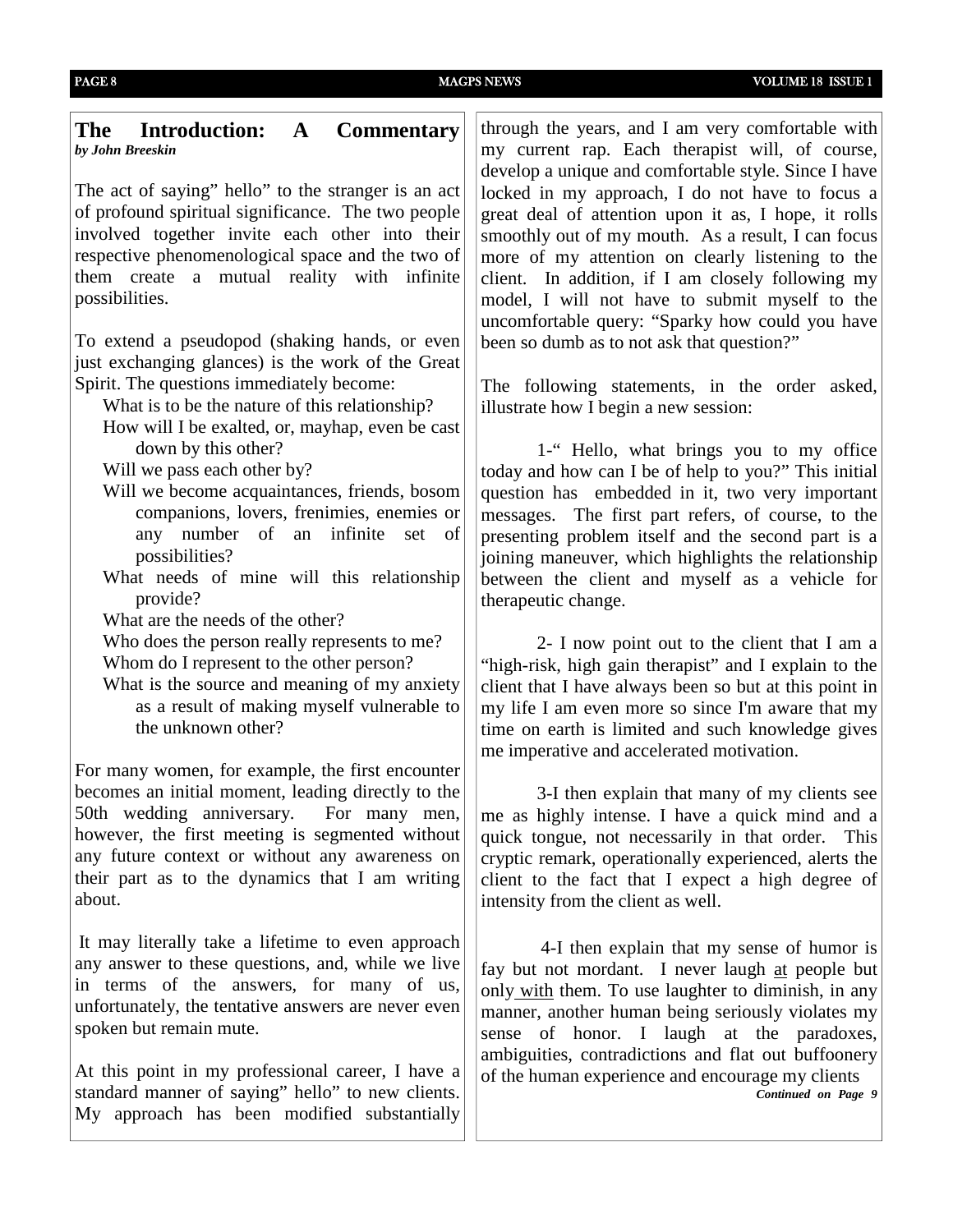#### *The Introduction (Continued)*

to laugh with me as well. In addition, as Victor Borge so eloquently says," laughter is the shortest point between two people."

5-I carefully explain my use of self-disclosure on the part of the therapist. (Hay, Dude, I've been there myself) This is never competitive with my clients based upon some form of the scarcity model but rather an enhancement that helps them to understand that my self-disclosure is my way of demonstrating my empathy toward them.

I hope that my comments above encourage you to develop your own particular style in a thoughtful and systematic manner. Effort spent on this task will diminish your anxiety, which is an inevitable part of attempting to join with another human being.

#### **Military Care Giver Groups: Hope and Resiliency** *Richard Beck & D. Thomas Stone*

*Working with Sue Phillips and Liz Hammer of AGPA's Community Outreach Committee, Richard and Tom, respectively from the Affiliated Societies in New York City and San Antonio, Texas, developed a Special Interest Section process group for the recent AGPA Institute in San Diego for Military Care Givers. They very generously agreed to put together this tantalizing piece as an introduction and hors d'oeuvre for a possible longer, more explanatory piece for the next edition of the Newsletter. The Editor thanks them very much for their time and response as well as their commitment to a vital arena of group work.*

Our military caregivers are saturated with traumatic material.

As more veterans return to the US after serving in war, the greater our responsibility and need to provide support and help for their mental health providers.

This is crucial, whether the provider has been on the front line overseas or provides treatment to our veterans at facilities across our country in regional facilities.

There is a toll that trauma treatment takes on these providers.

There is a hidden toll that occurs when the system that provides the structure and the holding environment for these mental health providers, military personnel, and veterans also creates systemic stress and overwhelming demands on providers.

What is it that our mental health providers most need and deserve to ameliorate and detoxify the cumulative assault on their selves and sensibilities as they listen to horrific traumatic material day in and day out?

What do our providers need after they are required to document the details of the terrors that they listen to for a system that requires data collection and accountability reports?

#### *They need a group!*

*Continued on Page 10*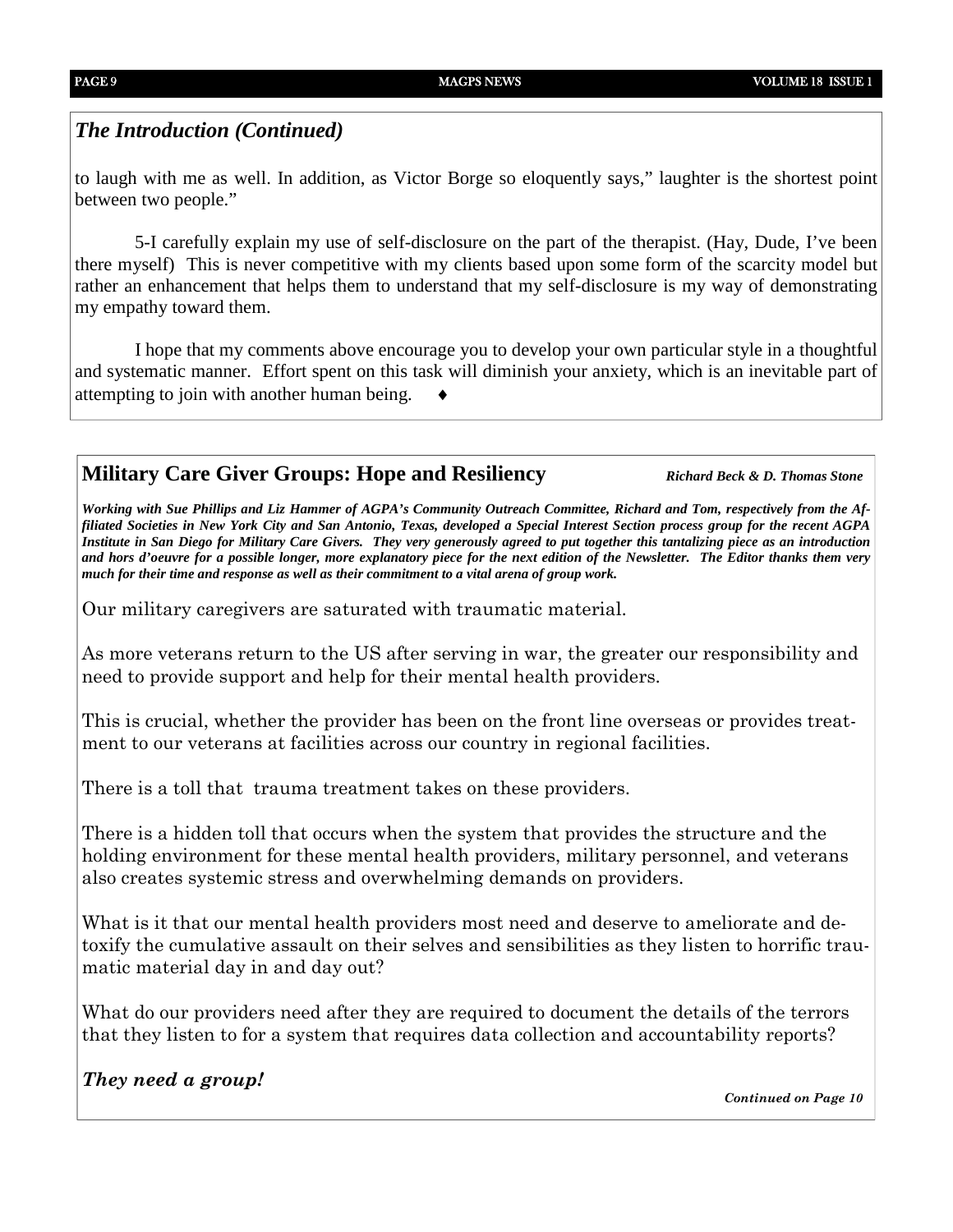#### *Hope & Resiliency (Continued)*

They need a group of peers who understand their pain without the need to put the "details" into words.

Trauma begets trauma.

Old wounds lie festering beneath the surface, waiting to erupt with traumatic symptoms when breathed upon by current traumatic data.

What is this group like that our military caregivers need?

It is a space where our chaplains, nurses, psychologists, psychiatrists, and social workers can simply be with each other, with people who know what their experience is like day in and day out.

The group leaders must appreciate and understand, in a non-pathologizing fashion, the toll

that listening to and documenting trauma takes on our military caregivers.

The leaders must respectfully follow the group and allow for the group members to share as much or little of the traumatic details as they chose.

There is a passive captivity in listening to trauma. The group itself becomes the container wherein the emotionally traumatic toxins carried by each member can be metabolized and eliminated and then personal mastery can be resumed.

Our military caregivers are saturated with traumatic material.

As the group leaders model containment of the group's traumatic material with authentic warmth, caring, humanity and even good-natured humor, the members of the group can begin to regain and reclaim their feelings of hope, resiliency and even love for the work that they have been providing "in the emotional trenches."

### **Reginald Nettles, PhD, CGP**

*Licensed Psychologist* Columbia, MD.

#### **INDIVIDUAL, COUPLES, AND GROUP PSYCHOTHERAPY FOR ADULTS**

**Men's Psychotherapy Group • Mixed Adult Psychotherapy Group**

### **(410) 290-7999**

**Drreginald.nettles@verizon.net http://therapist.psychologytoday.com/35214**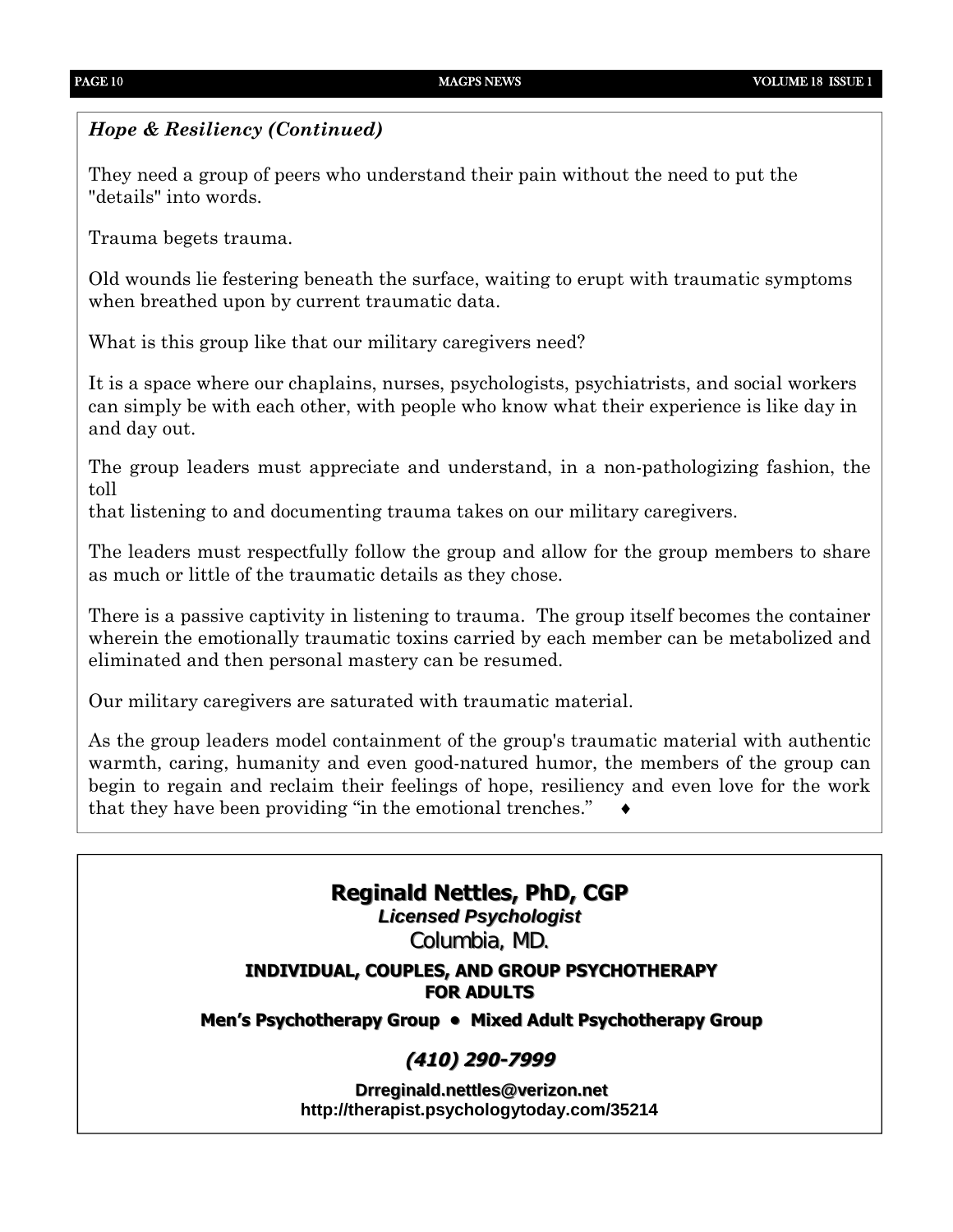# **My Experience at MAGPS Fall 2009 as a MAGPS Scholar**

*Clinton Martin*

If I had to put my experience at MAGPS in one sentence I would say "It has enriched my life". The experience was so fulfilling that I walked out feeling happier and lighter. I joke more easily and share my feelings more easily now. I feel that my participation in the groups, as a group member, had a lot to do with that. I never imagined even in my wildest dreams that I would open up my feeling to a group of strangers. That experience gave me a sense of comfort and made me feel more at ease with my inner self. At the end of my group sessions on the final day when my group leader processed what had happened in the group, he said that I gave the group a gift. All the group members reiterated that they enjoyed my company and had learned something. Hearing that my heart was filled with joy.

Much of what happened to me during those days had to do with what I had experienced or felt within myself rather than something that I learned by watching or listening. It is something hard to put in words because it is an experience that I went through; the emotions that I felt is what enriched me. How can I put them to words?

My Residency program director was at the conference also. That person came up to us from time to time and asked me what I felt and advised me on how I should explore my feelings. It was very helpful to have somebody mentoring us. I should mention my mentor assigned to me as well: Mr. Kopolow, who spent time talking to me about the field.

Regarding the conference itself, I wore a suit the first day and realized I was the only one in that attire as the rest were all dressed less formally. At first I did not realize the importance of it. As I spent more time, I came to realize that the informal nature of this gathering was deliberately created. It was so important because I realized that, unlike other conferences I have attended, at this meeting people call each other by first names and talk to each other as they would their family members. There were few inhibitions. People would speak about almost anything they felt. I was amazed by this show of confidence.

The take home message is that it was a fulfilling experience that helped me grow as a person and helped me understand myself better. I am looking forward to future meetings.